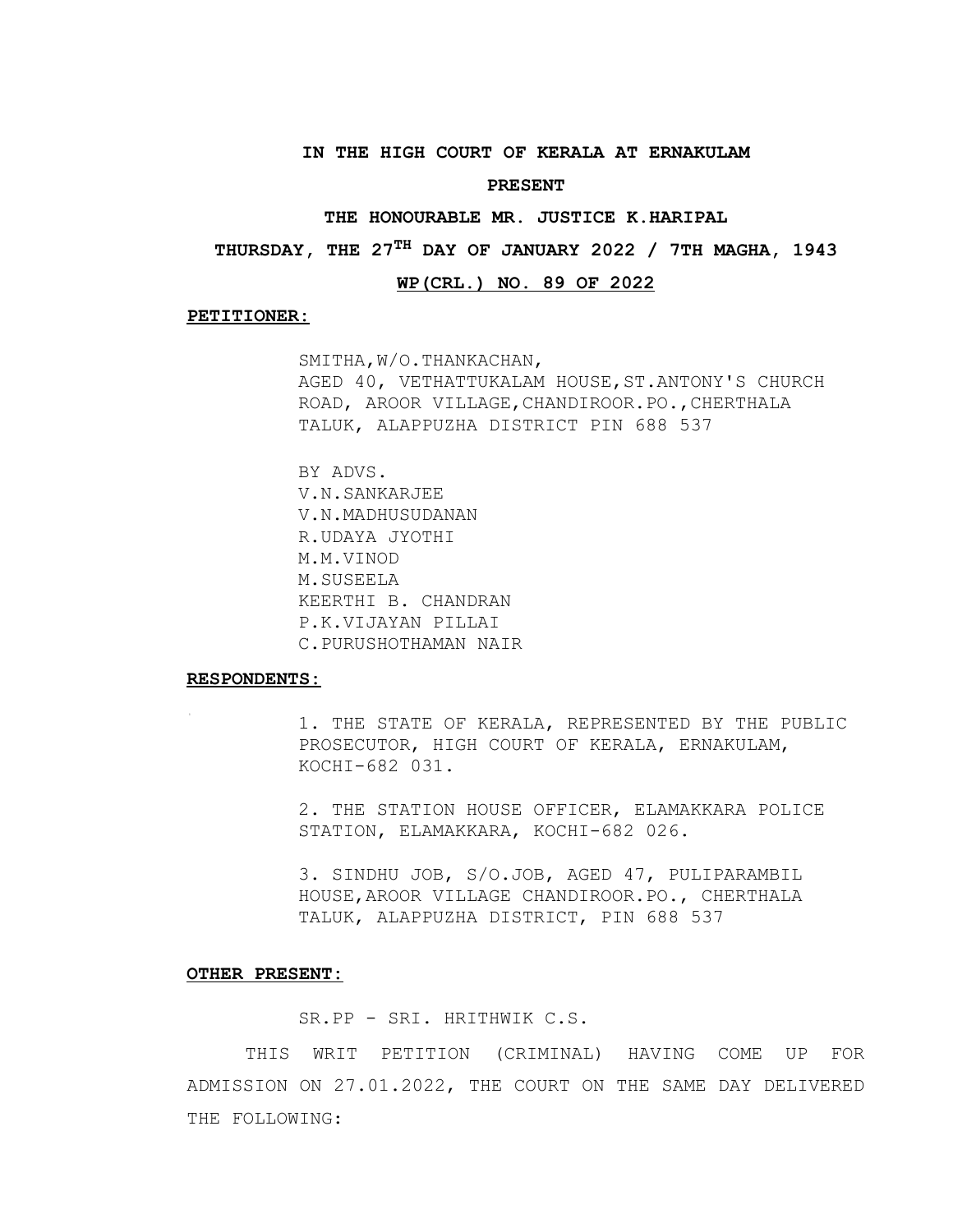## **J U D G M E N T 'C.R'**

Aggrieved by an order of the Judicial Magistrate of First

Class-II, Aluva in returning the complaint instituted under Section 190 of the Cr.P.C., the petitioner has moved this Court under Article 226 of the Constitution of India seeking the following reliefs:-

- *"a) Declare that the petitioner being wife of the aggrieved person or injured person or victim of a crime is competent to lodge complaint before the Judicial First Class Magistrate under Section 190(1)(a) of the Code of Criminal Procedure, 1973;*
- *b) Declare that the Judicial First Class Magistrate Court exercising jurisdiction under Sections 190, 200, 202, 204 of the Code of Criminal Procedure shall not delegate his power to his ministerial staff as has been done in Ext.P4 complaint.*
- *c) Issue a writ of mandamus or any other appropriate writ, order or direction directing the Judicial First Class Magistrate Court, Aluva-II to accept Ext.P4 complaint and proceed with it in accordance with law at the earliest with a definite time frame; "*
	- 2. Petitioner is the wife of the injured in a road traffic

accident. It is alleged that on 16.10.2021, petitioner's husband-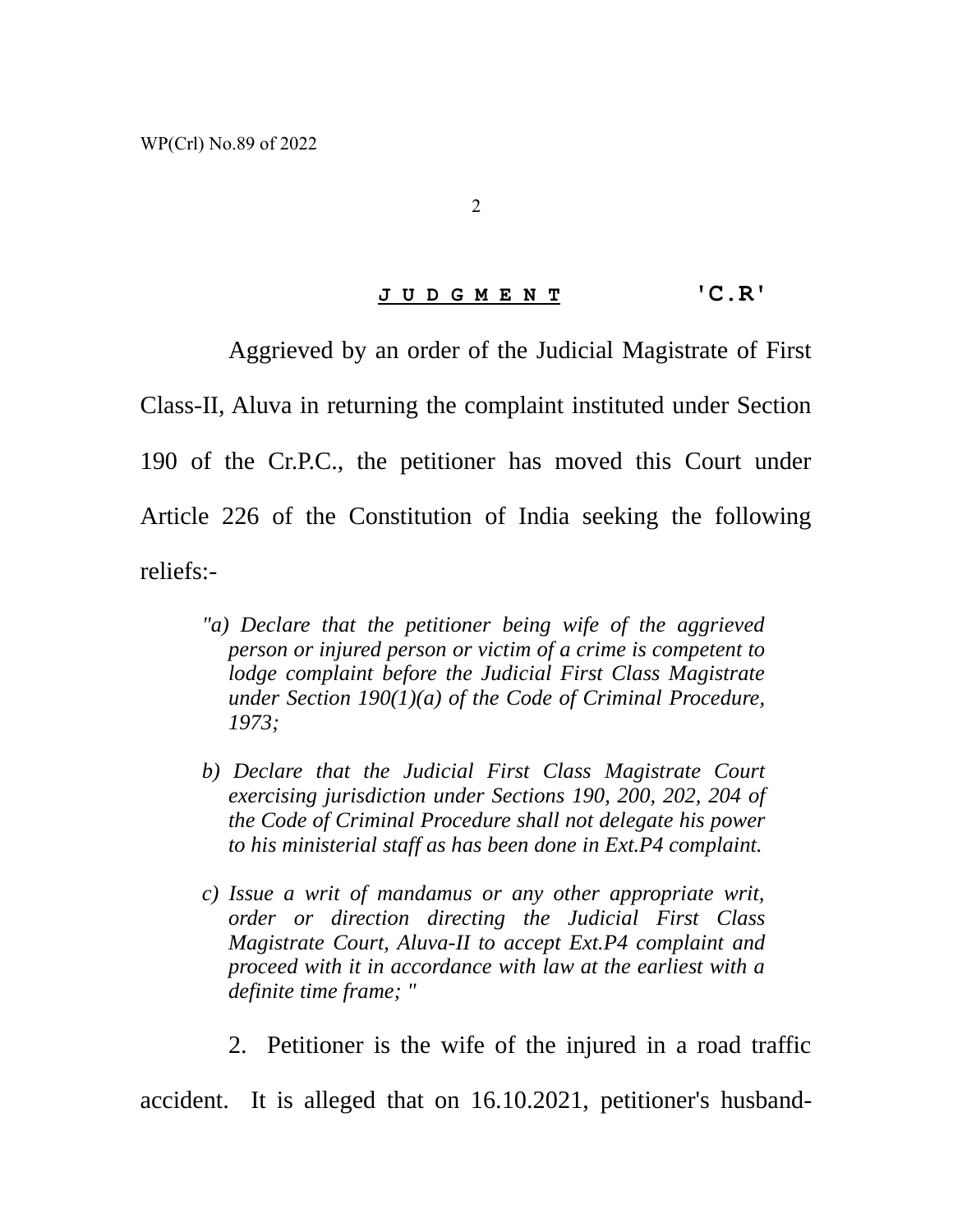Thankachan, a carpenter by avocation, sustained injuries while proceeding to the place of work travelling on the pillion seat of the motor cycle bearing Registration No.KL-32/Q-0114 ridden by the accused, through Elamakkara-Puthukkalavattom Road; in front of Skyline Apartments, due to the rash and negligent riding as to endanger human life, since he had abruptly twisted, the vehicle capsized and her husband fell down and sustained grievous injuries. He was immediately rushed to the MAJ Hospital, Edappally. Ext.P1 indicates that Thankachan was taken there at 9.20 am on 16.10.2021 with the alleged history of road traffic accident. Ext.P2 discharge summary indicates that on the same day, he was taken to the Department of Orthopaedics and Rehabilitation, Lisie hospital where he was admitted with the history of pain and swelling on left ankle following alleged history of road traffic accident. Diagnosis was fracture trimalleolar left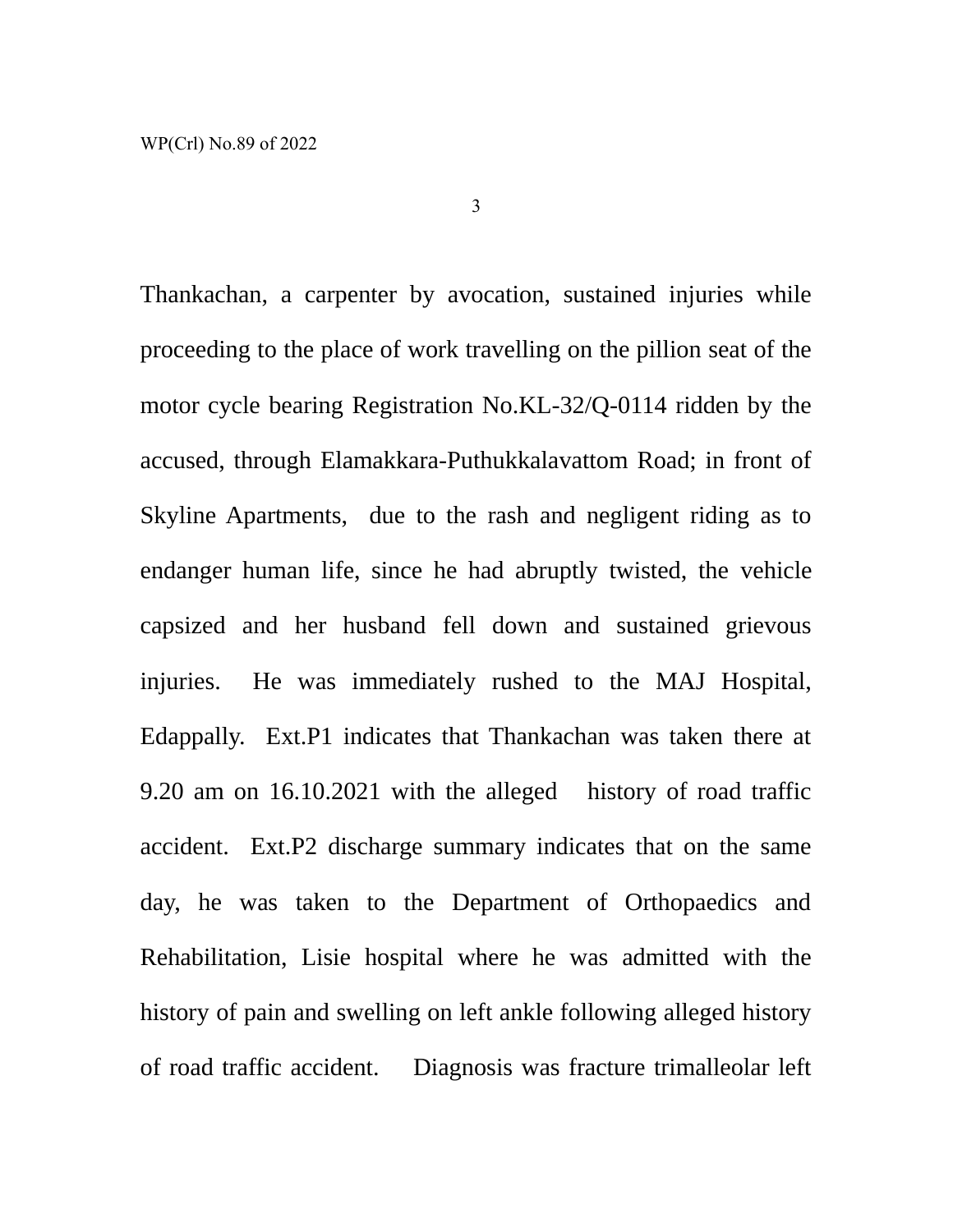ankle for which he underwent surgery on 19.10.2021 and was discharged on 21.10.2021. The grievance of the petitioner is that despite Ext.P1 intimation given by the CMO, MAJ Hospital to the Sub Inspector, Elamakkara Police Station, crime was not registered. It is alleged that on 11.11.2021, petitioner lodged a complaint before the City Police Commissioner, Ernakulam which also was not acted upon and thus, on 19.1.2022, she approached the Judicial First Class Magistrate-II, Aluva. It is specifically averred that after sustaining grievous injuries, her husband is in immobile stage and is under complete rest and thus, she approached the court alleging offences under Sections 279, 337 and 338 IPC. But astonishingly enough, the complaint was returned stating that *'the petition was filed by the wife of the complainant*'. The most disturbing aspect is that a note seen put on the last page of the complaint, as follows:-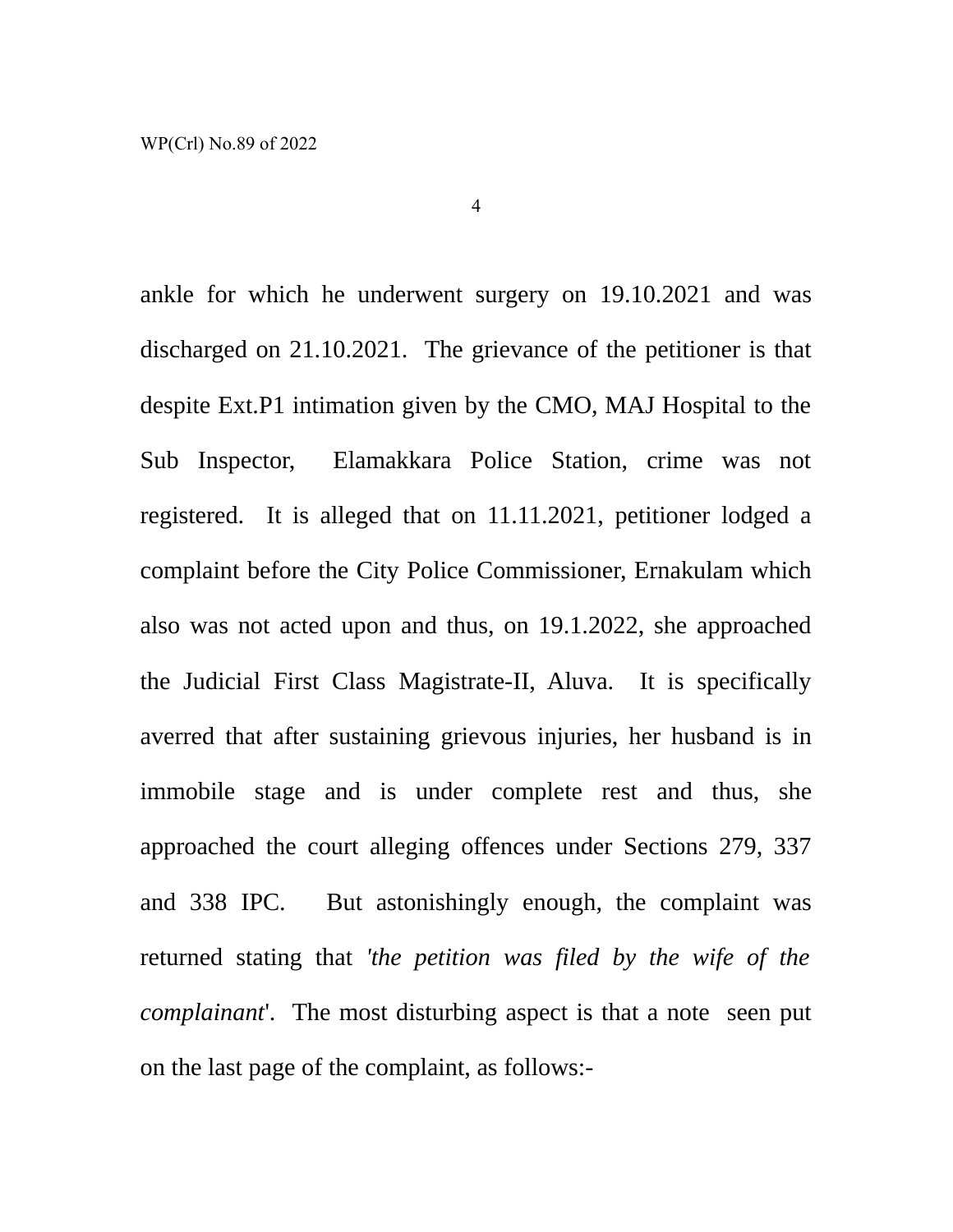"*19/01/22*

*Verified within the jurisdiction. Receipt of complaint at Commissioner Office is not seen produced. Hence for orders. Id/-*

*Petition filed by wife of the complainant. Hence may be returned, for orders. Id/-*

> *Returned sd/-"*

It is clear that the signed order was passed by the Magistrate. It is pointed out that the Magistrate has returned the complaint on the premise that it was filed by the wife of the complainant which is illegal.

3. I have heard learned counsel for the petitioner as well

as the learned Senior Public Prosecutor.

4. I have no doubt that the order passed by the Magistrate is illegal and unsustainable. It is the settled proposition of law that criminal law can be set in motion by any person. Here, on the

5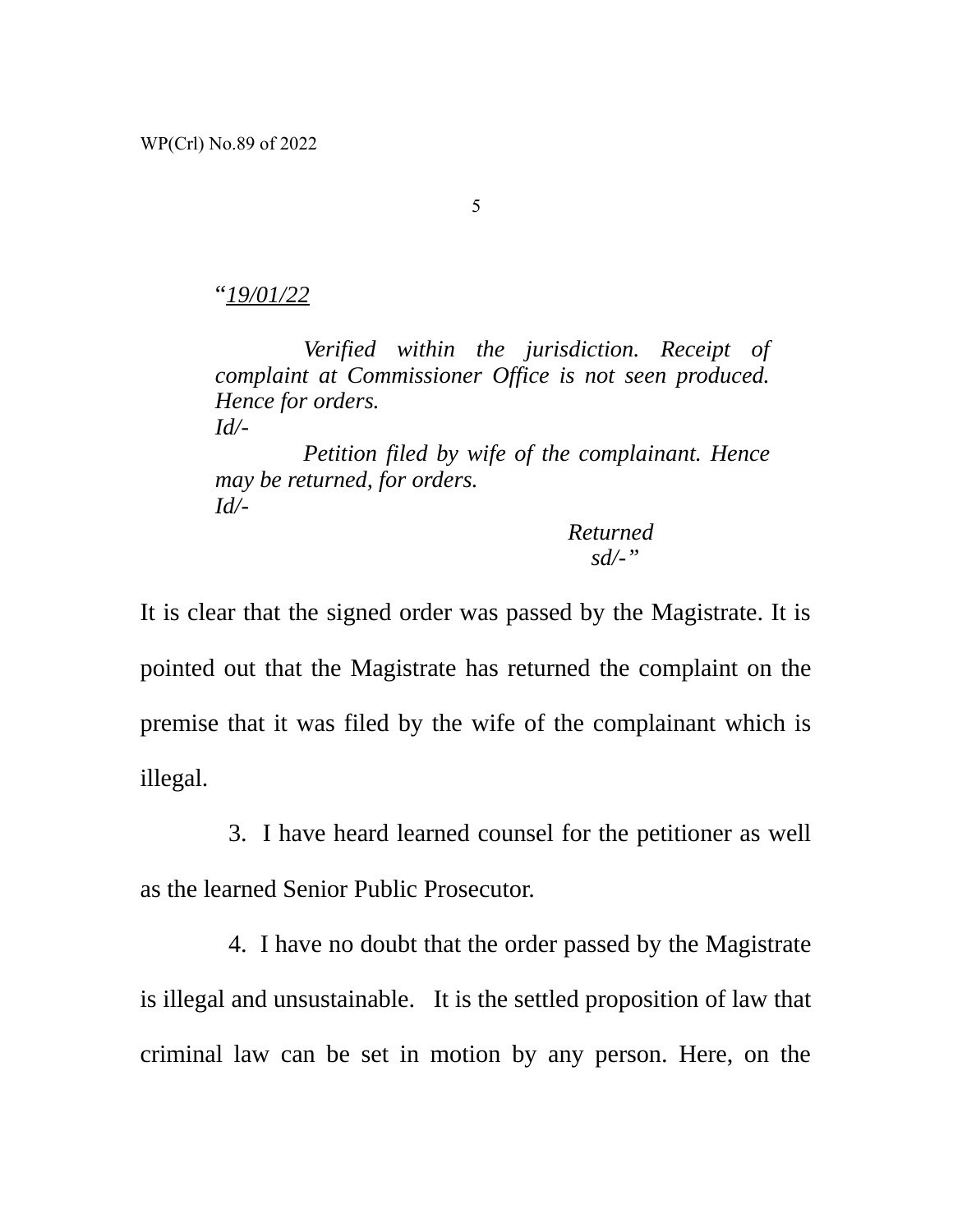ground that after sustaining grievous hurt, her husband is unable to move out and hence, she has taken initiative to prefer the complaint. The principle of locus standi is alien to criminal jurisprudence. In this connection, it is appropriate to extract the following principles from the oft quoted decision in **A. R.Antulay vs**

# **Ramdas Sriniwas Nayak And Another** [AIR 1984 SC 718].

 "6. It is a well recognised principle of criminal jurisprudence that anyone can set or put the criminal law into motion except where the statute enacting or creating an offence indicates to the contrary. The scheme of the Criminal P.C. envisages two parallel and independent agencies for taking criminal offences to court. Even for the most serious offence of murder, it was not disputed that a private complaint can, not only be filed but can be entertained and proceeded with according to law. Locus standi of the complainant is a concept foreign to criminal jurisprudence save and except that where the statute creating an offence provides for the eligibility of the complainant, by necessary implication the general principle gets excluded by such statutory provision. Numerous statutory provisions, can be referred to in support of this legal position such as (i)Sec.187-A of Sea Customs Act,1878(ii)Section 97 of the Gold Control Act,1968 (iii)Section 6 of Import and Export Control Act,1947(iv)Section 271 and Section 279 of the Income tax Act,1961(v)Section 61 of the Foreign Exchange Regulation Act,1973(vi) Section 621 of the Companies Act,1956 and (vii)Section 77 of the Electricity Supply Act. This list is only illustrative and not exhaustive. While S.190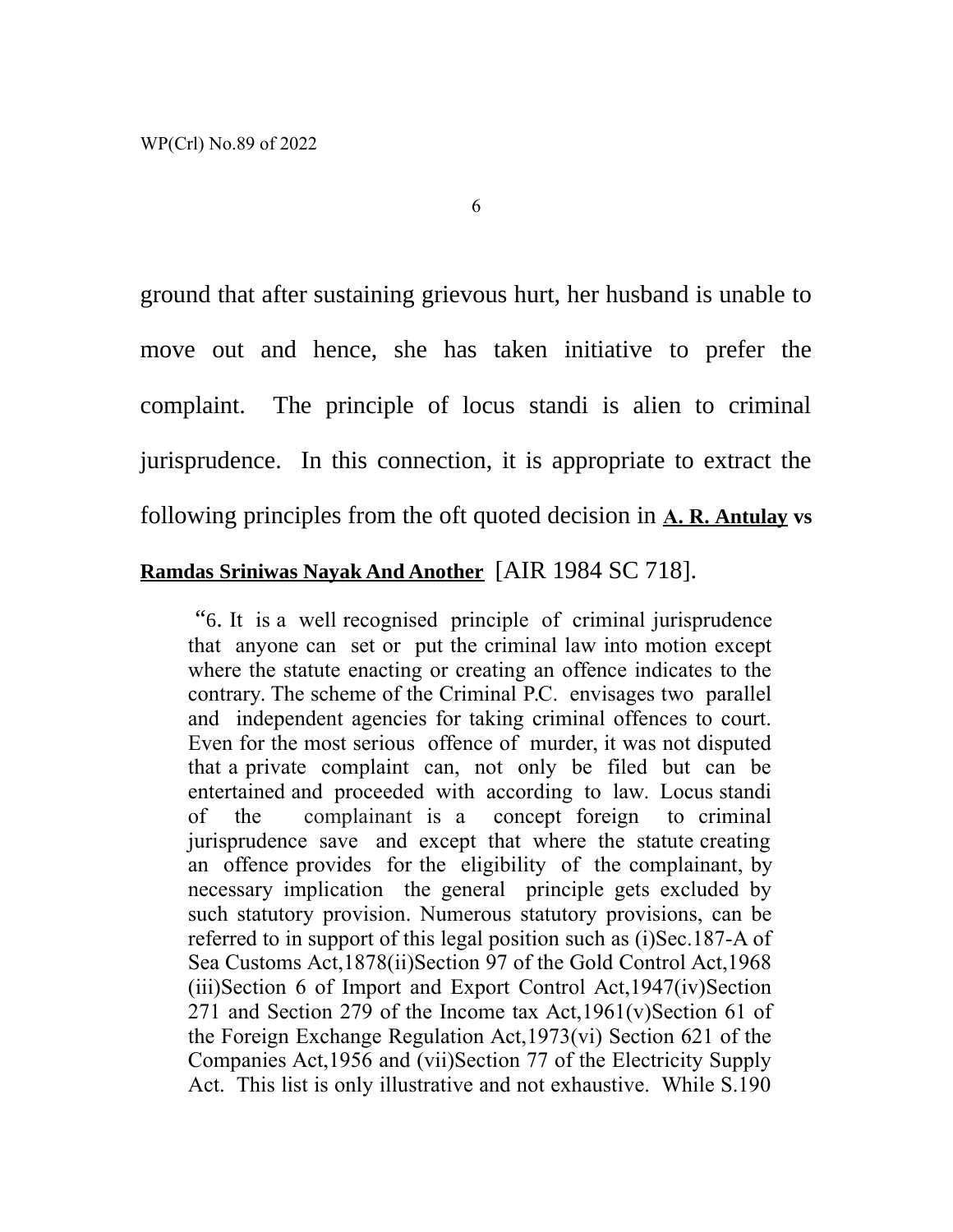of the Criminal P.C. permits anyone to approach the Magistrate with complaint, it does not prescribe any qualification the complainant is required to fulfil to be eligible to file a complaint. But where an eligibility criterion for a complainant is contemplated specific provisions have been made such as to be found in Sections 195 to 199 of the Cr. P. C. These specific provisions clearly indicate that in the absence of any such statutory provision, a locus standi of a complainant is a concept foreign to criminal jurisprudence. In other words the principle that anyone can set or put the criminal law in motion remains intact unless contra-indicated by a statutory provision. This general principle of nearly universal application is founded on a policy that an offence i.e. an act or omission made punishable by any law for the time being in force (See S.2(n) Cr. P.C.) is not merely an offence committed in relation to the person who suffers harm but is also an offence against society. The society for its orderly and peaceful development is interested in the punishment of the offender. Therefore, prosecution for serious offences is undertaken in the name of the State representing the people which would exclude any element of private vendatta or vengeance. If such is the public policy underlying penal statutes, who brings an act or omission made punishable by law to the notice of the authority competent to deal with it, is immaterial and irrelevant unless the statute indicates to the contrary. Punishment of the offender in the interest of the society being one of the objects behind penal statutes enacted for larger good of the society, right to initiate proceedings cannot be whittled down, circumscribed or fettered by putting it into a straight jacket formula of locus standi unknown to criminal jurisprudence, save and except specific statutory exception."

Here no statutory exemption is available. In other words, the act of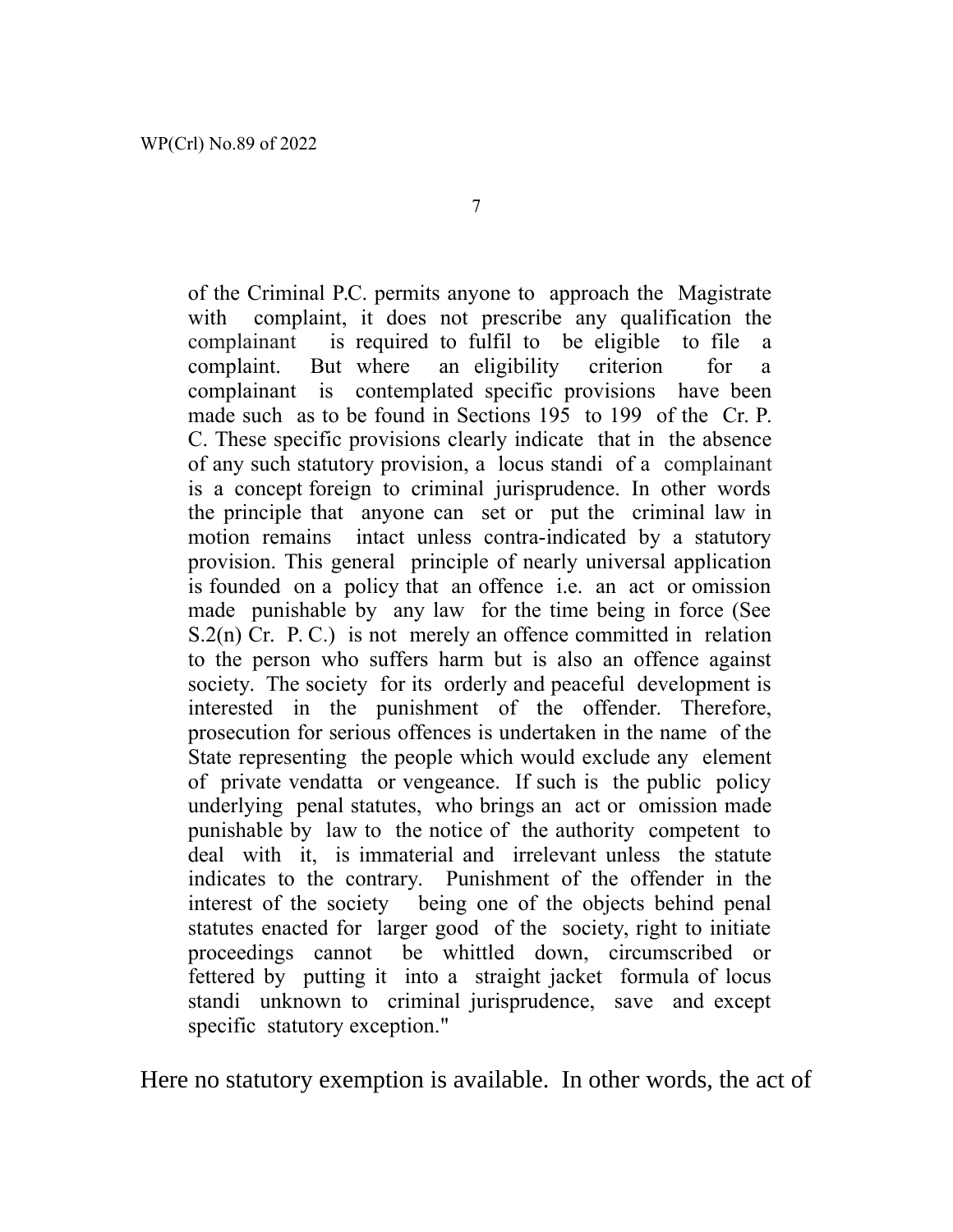the Magistrate returning the complaint is illegal and unsustainable and liable to be quashed.

8

5. More disturbing is the Court acting upon office notes put up by the ministerial staff. This Court takes strong exception to such a conduct. In judicial matters, the staff members cannot make any note or suggestion. The learned Magistrate has not applied his mind before returning the complaint. The reason stated is illegal. The order is quashed and the Magistrate is directed to entertain the complaint and pass orders, in accordance with law, within a period of seven days from today.

The Writ Petition (Crl) is allowed.

 **sd/-**

 **K.HARIPAL, Judge**

MBS/